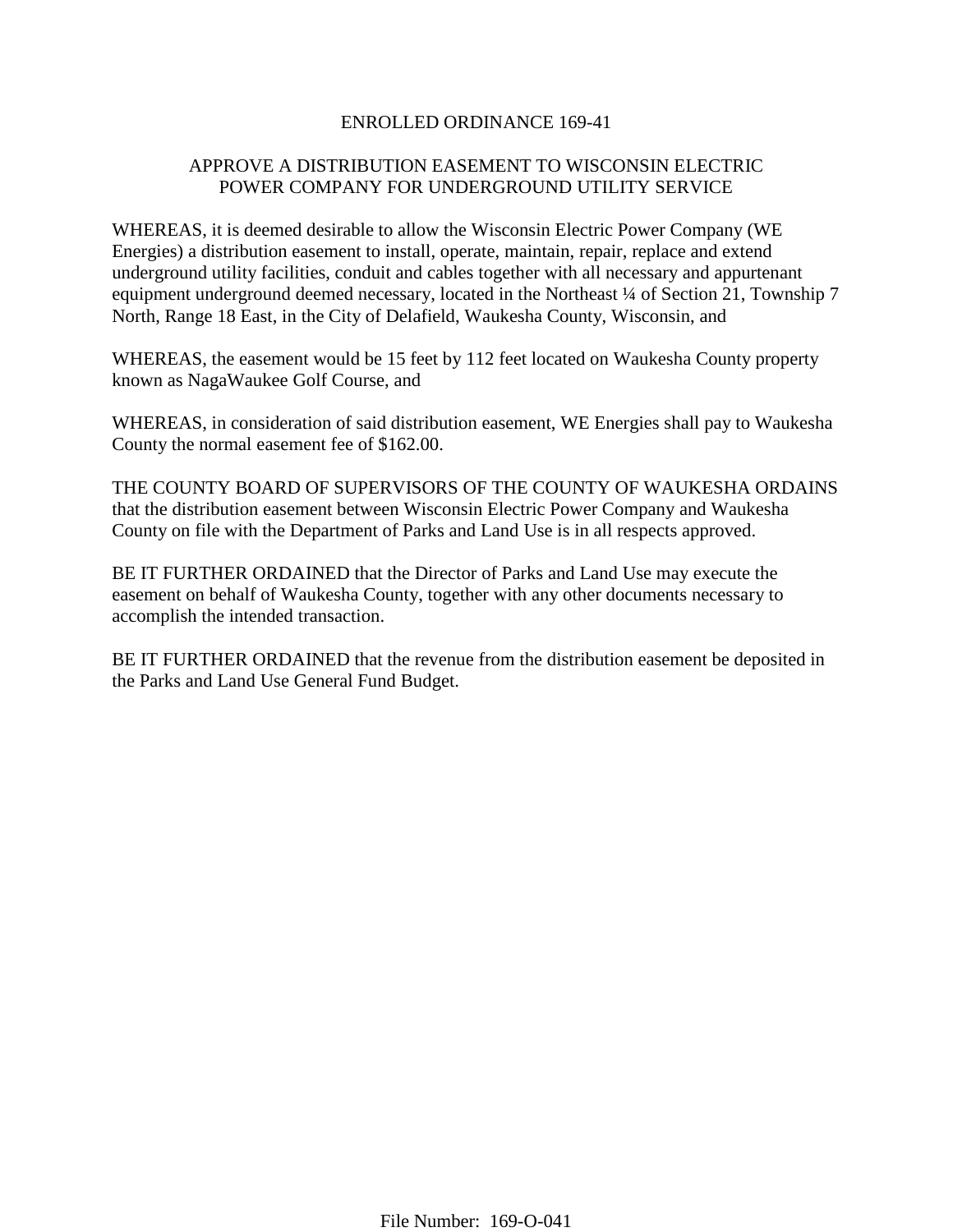## APPROVE A DISTRIBUTION EASEMENT TO WISCONSIN ELECTRIC POWER COMPANY FOR UNDERGROUND UTILITY SERVICE

Presented by: Land Use, Parks, and Environment Committee

Walter L. Kolb, Chair fimBatzko Jennifer Grant Keith Hammitt Eric Highum Pauline T. Jaske Muner Thomas f. Sohellinger

The foregoing legislation adopted by the County Board of Supervisors of Waukesha County, Wisconsin, was presented to the County Executive on:

Kathleen Novack, County Clerk  $8/26/14$ Date:

The foregoing legislation adopted by the County Board of Supervisors of Waukesha County, Wisconsin is hereby:

| $\mathbf{u}$ robotionly to the $\mathbf{v}$ .<br>Approved:<br>Vetoed: |   |
|-----------------------------------------------------------------------|---|
| Date:                                                                 | ∽ |

Daniel P. Vrakas, County Executive

169-O-041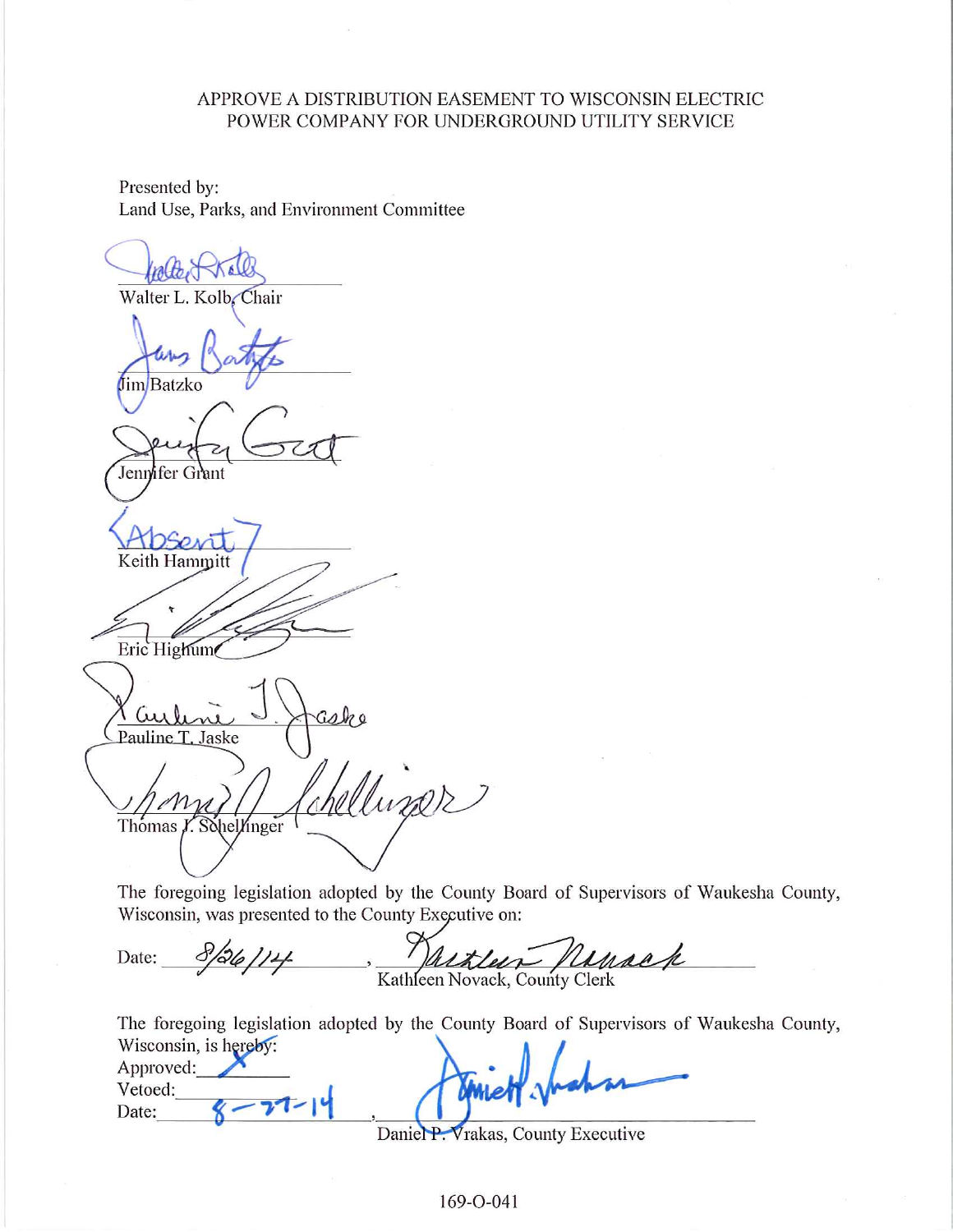**Document Number** 

3498378

#### WR NO.

For good and valuable consideration, the receipt and sufficiency of which are hereby acknowledged, WAUKESHA COUNTY, a Municipal Corporation, hereinafter referred to as "Grantor", owner of land, hereby grants to WISCONSIN ELECTRIC POWER COMPANY, a Wisconsin corporation doing business as We Energies, hereinafter referred to as "Grantee", a permanent easement upon, within and beneath a part of Grantor's land hereinafter referred to as "easement area".

The easement area is described as a strip of land 15 feet in width of Grantor's premises being a part of the Northeast 1/4 of Section 21, Township 7 North, Range 18 East, in the City of Delafield, County of Waukesha, State of Wisconsin.

The location of the easement area with respect to Grantor's land is as shown on the attached drawing, marked Exhibit "A", and made a part of this document.

1. Purpose: The purpose of this easement is to install, operate, maintain, repair, replace and extend underground utility facilities, conduit and cables, together with all necessary and appurtenant equipment underground as deemed necessary by Grantee, all to transmit electric energy, signals.

**RETURN TO:** We Energies PROPERTY RIGHTS & INFORMATION GROUP 231 W. MICHIGAN STREET, ROOM A252 PO BOX 2046 MILWAUKEE, WI 53201-2046

> DELC 0801-999-007 (Parcel Identification Number)

television and telecommunication services, including the customary growth and replacement thereof. Trees, bushes, branches and roots may be trimmed within the 15 foot wide easement area so as not to interfere with Grantee's use of the easement area. No trees or bushes shall be removed from within the 15 foot wide easement area without the prior approval of the Waukesha County Park System, which approval shall not be unreasonably withheld, conditioned or delayed provided that said removal is reasonably necessary for Grantee's full enioyment or the rights granted herein. Grantee may not trim, cut down or remove trees and bushes outside the 15 foot wide easement area without prior approval of the Waukesha County Park System.

- 2. Consistent Uses Allowed: The Grantor reserves the right to use the utility easement area for purposes that will not interfere with the Grantee's full enjoyment of the easement rights granted within. Grantor reserves the right to grant easement rights to other persons or entities as the Grantor deems appropriate, provided these easement rights will not interfere with the Grantee's full enjoyment of the easement rights granted within.
- 3. Continual Operation of Park: The County grounds shall at all times remain open for public use. If the Grantee must perform work in any area that will in any way interfere with or detour the travelling public Grantee will seek prior approval from Grantor, which approval shall not be unreasonably withheld, delayed or denied. Excepting, however, in cases of emergencies when access shall be immediate.
- 4. Governing Law: This easement shall be construed and enforced in accordance with the laws of the State of Wisconsin.
- 5. Invalidity: If any term or condition of this easement, or the application of this easement to any person or circumstance, shall be deemed invalid or unenforceable, the remainder of this easement, or the application of the term or condition to persons or circumstances other than those to which it is held invalid or unenforceable, shall not be affected thereby, and each term and condition shall be valid and enforceable to the fullest extent permitted by law.
- 6. Access: Grantee or its agents shall have the right to enter and use the easement area with full right of ingress and egress over and across the easement area of Grantor for the purpose of exercising its rights in the easement area. Except in the case of an emergency, Grantee or its agents shall provide Grantor 24 hours advance notice of entry.
- 7. Buildings or Other Structures: Grantor agrees that no new structures will be erected in the easement area as to create a violation of the Wisconsin State Electrical Code or any amendments to it. Grantee acknowledges that a County trail currently exists within the easement area.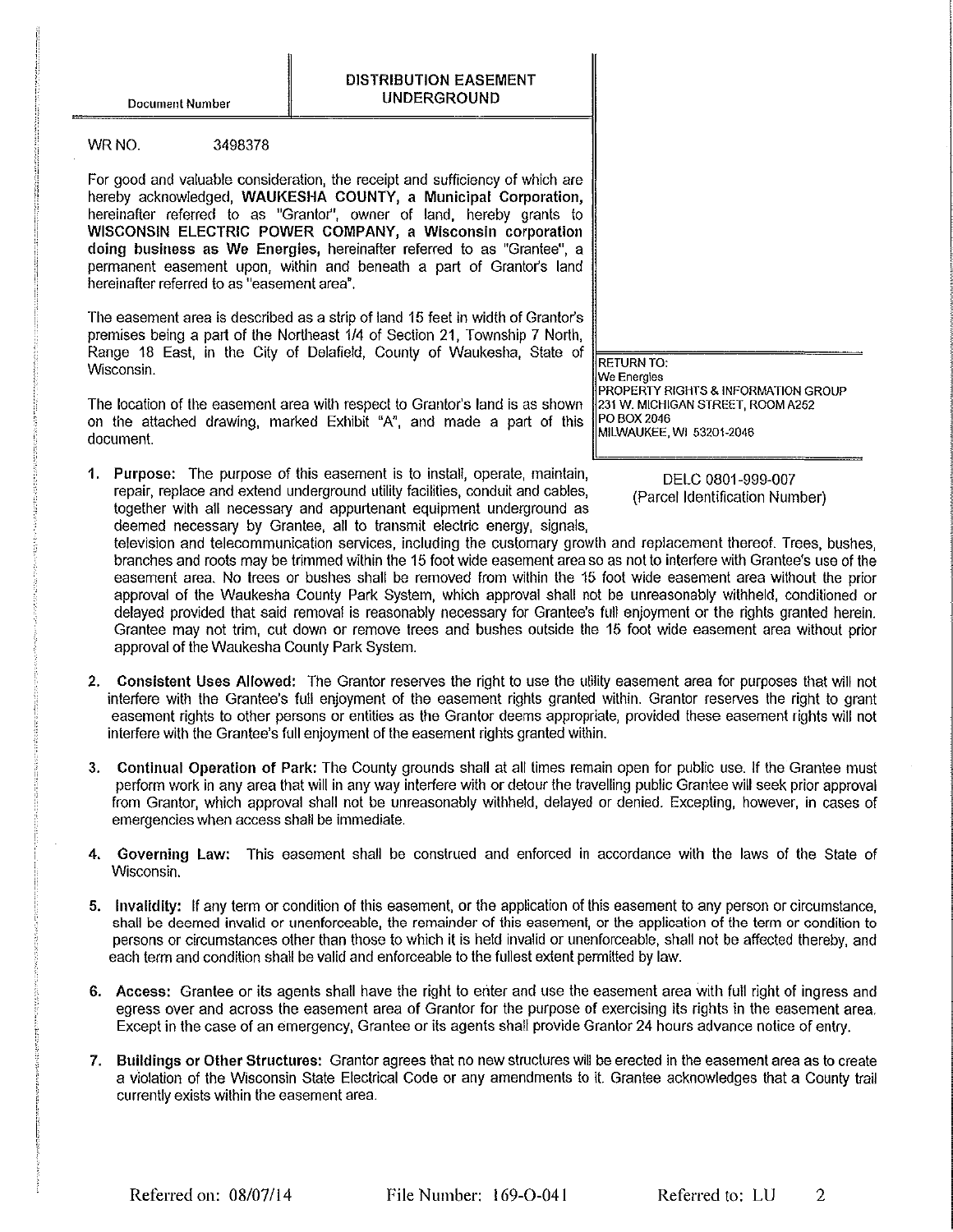- 8. Elevation: Grantor agrees that the elevation of the ground surface existing as of the date of the initial installation of Grantee's facilities within the easement area will not be altered by more than 4 inches without the written consent of Grantee.
- 9. Restoration: Grantee agrees to promptly restore or cause to have restored Grantor's land (including the County trail), as nearly as is reasonably possible, to the condition existing prior to such entry by Grantee or its agents, weather permitting. This restoration, however, does not apply to any trees, bushes, branches or roots which may interfere with Grantee's use of the easement area and for which Grantee has obtained prior approval to remove.
- 10. Exercise of Rights: It is agreed that the complete exercise of the rights herein conveyed may be gradual and not fully exercised until some time in the future, and that none of the rights herein granted shall be lost by non-use.
- 11. Indemnify and Hold Harmless: In consideration of the foregoing grant, it is understood that Wisconsin Electric Power Company, a Wisconsin corporation doing business as We Energies will indemnify, defend and save the Grantor, its successors and assigns harmless from any and all claims for injury or death to any person or for damage to property of any person arising out of Grantee's or its agent's exercise of any of its rights under this easement. Notwithstanding the foregoing, Grantee's indemnification obligation shall not extend to the portion of any claims attributable to the negligent or willful acts of the Grantor, its successors and assigns, Grantor's employees or agents.
- 12. Binding on Future Parties: This grant of easement shall be binding upon and inure to the benefit of the heirs, successors and assigns of all parties hereto.
- 13. Entire Agreement: This easement sets forth the entire understanding of the parties and may not be changed except by a written document executed and acknowledged by all parties to this easement and duly recorded in the Office of the Register of Deeds of Waukesha County, Wisconsin.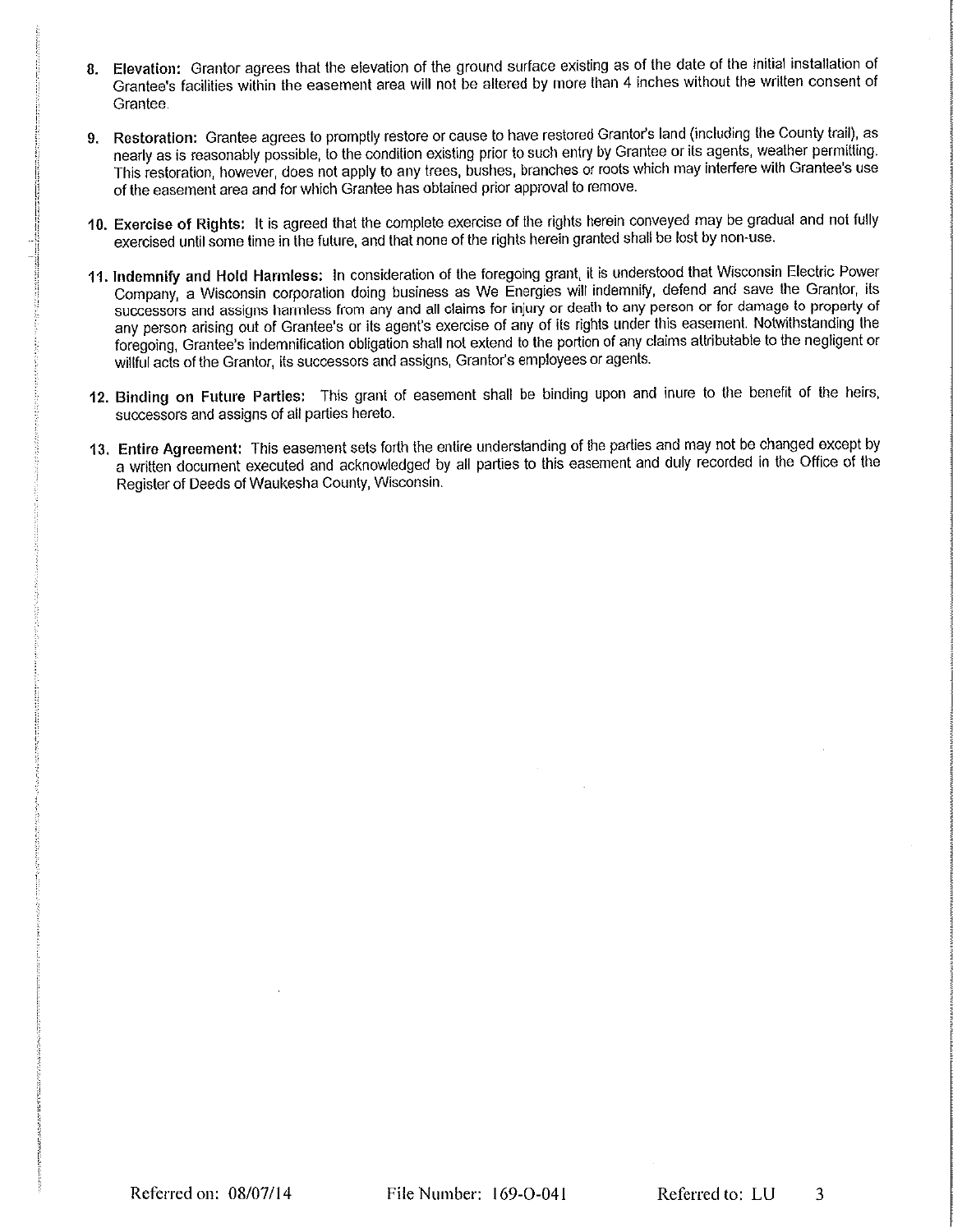IN WITNESS WHEREOF, the Owner has caused this Distribution Easement to be approved by the Waukesha County Board of Supervisors and signed by its Director of Parks and Land Use.

|                                            | <b>Grantor: WAUKESHA COUNTY, a Municipal Corporation</b>                                      |
|--------------------------------------------|-----------------------------------------------------------------------------------------------|
|                                            |                                                                                               |
|                                            | Dale Shaver / Director of Parks and Land Use                                                  |
|                                            |                                                                                               |
|                                            | Notary Public Signature, State of Wisconsin                                                   |
|                                            | Notary Public Name (Typed or Printed)                                                         |
| (NOTARY STAMP/SEAL)                        |                                                                                               |
|                                            | Grantee: Wisconsin Electric Company, a Wisconsin<br>corporation doing business as We Energies |
|                                            |                                                                                               |
|                                            | James T. Raabe / Manager of Property Management                                               |
| corporation doing business as We Energies. |                                                                                               |
|                                            | Notary Public Signature, State of Wisconsin                                                   |

Notary Public Name (Typed or Printed)

(NOTARY STAMP/SEAL)

 $\sim$ 

My commission expires \_\_\_\_\_\_\_\_\_\_\_\_\_

This instrument was drafted by Alex Vojvodich on behalf of Wisconsin Electric Power Company, PO Box 2046, Milwaukee, Wisconsin 53201-2046.

Referred on: 08/07/14

File Number: 169-O-041

Referred to: LU  $\overline{4}$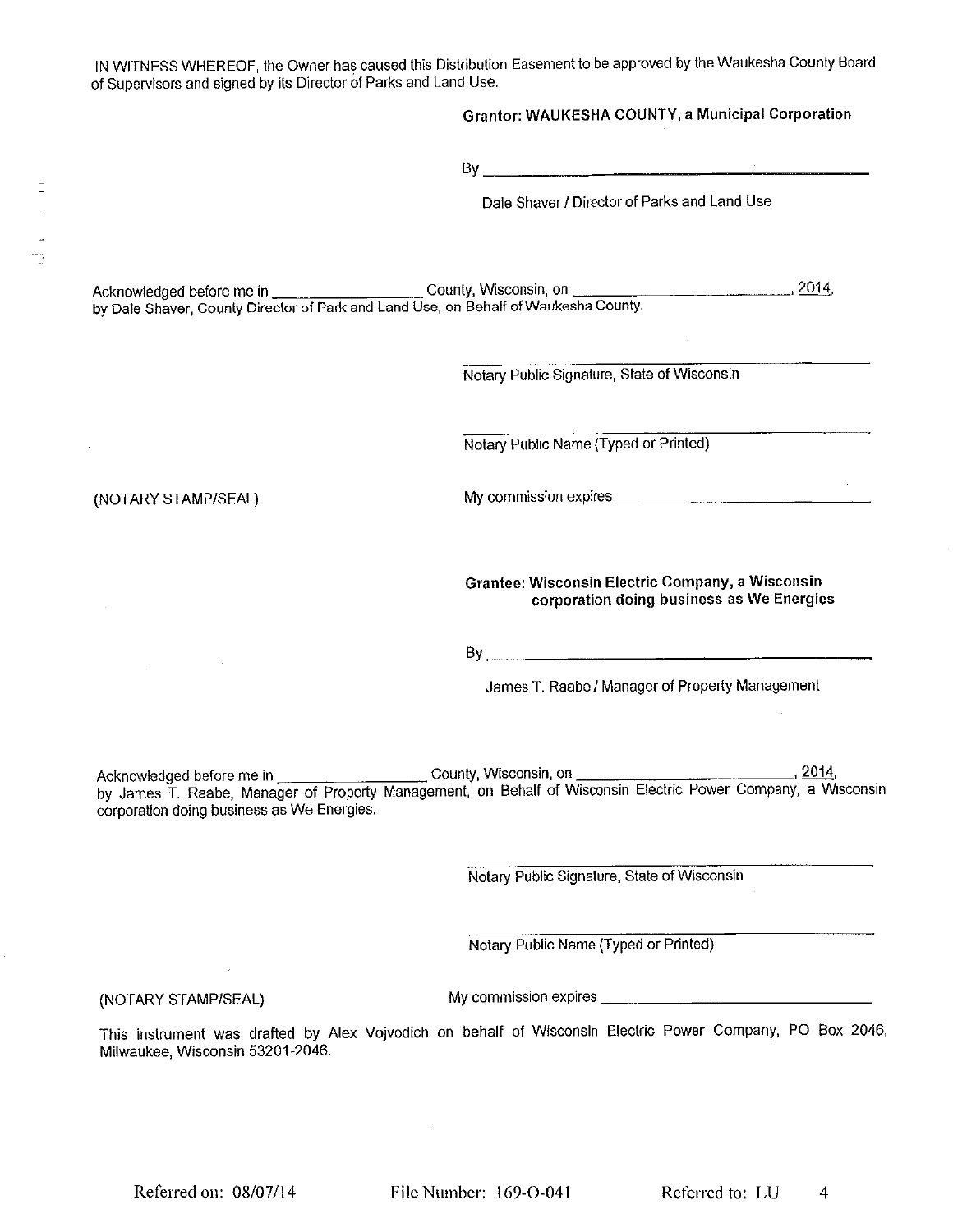

Referred on: 08/07/14

File Number: 169-O-041

Referred to: LU 5